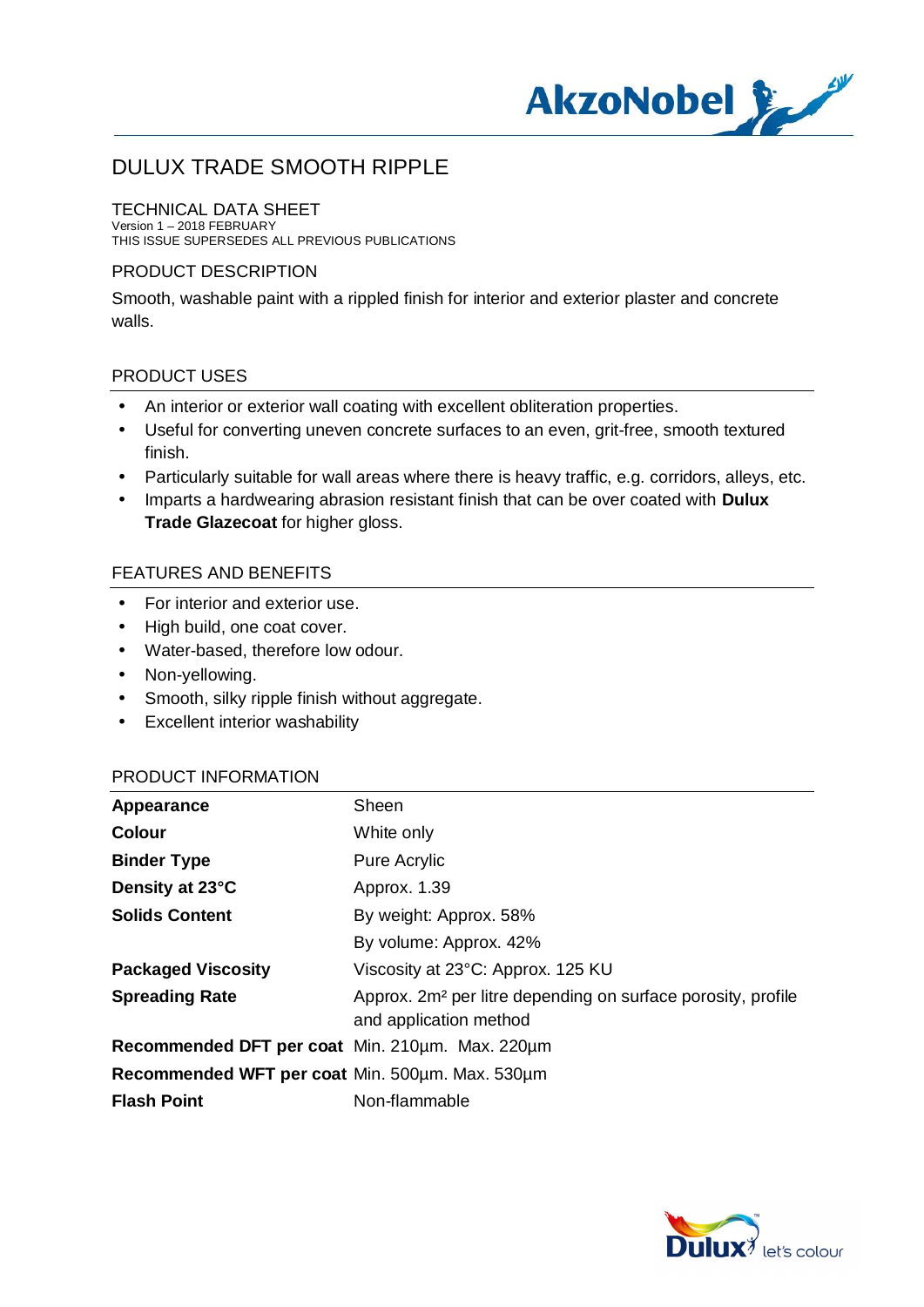

## APPLICATION INFORMATION

| Mixing                                | Stir until homogeneous with a flat paddle.                                                                                                                                                                                                                 |
|---------------------------------------|------------------------------------------------------------------------------------------------------------------------------------------------------------------------------------------------------------------------------------------------------------|
| <b>Application Surface conditions</b> | Surface Temperature between 10 - 35°C. Relative Humidity<br>between 10 - 85 % OR 2°C above dew point minimum.                                                                                                                                              |
| Application methods                   | Ready for use with lambs-wool roller, followed by foam roller.<br>It is recommended that two painters work together on the<br>same area - finishing one wall from corner to corner without<br>a break:                                                     |
|                                       | STEP 1: Lay on with lambs-wool roller. Allow wet film to<br>flash-off for one to two minutes.                                                                                                                                                              |
|                                       | STEP 2: Lay off by running a foam roller once lightly over<br>the surface in an upwards direction.                                                                                                                                                         |
|                                       | Do not apply any pressure as foam rollers tend to push air<br>into the coating and cause air bubbles.                                                                                                                                                      |
|                                       | Special effects can also be obtained by combing the finish or<br>texturing with brushes before the film has dried.                                                                                                                                         |
| <b>Thinner</b>                        | Thinning not recommended. Ready for use after thorough<br>stirring.                                                                                                                                                                                        |
| <b>Drying Time</b>                    | Touch dry 4 hours at 23°C.                                                                                                                                                                                                                                 |
|                                       | Full hardness: 1 to 2 days.                                                                                                                                                                                                                                |
| <b>Recoating Time</b>                 | 18 hours at 23°C. (Drying times will be extended during cold,<br>wet or humid conditions.)                                                                                                                                                                 |
| Cleaning of equipment                 | After use, remove as much product as possible, and then<br>clean immediately with water.                                                                                                                                                                   |
| <b>Substrates</b>                     | Suitable for cement plaster, gypsum plaster, composite<br>boarding, concrete, fibre cement ceiling boards and wooden<br>surfaces provided that appropriate preparation and priming<br>is carried out.                                                      |
| Precautions                           | Do not apply during cold (below 10°C) or wet weather.                                                                                                                                                                                                      |
|                                       | Do not apply directly to bare metal surfaces.                                                                                                                                                                                                              |
|                                       | Essentially a wall coating. For areas subject to continual<br>Handling/soiling, e.g. cupboards and door frames, use<br>Dulux Trade Eggshell Enamel Dulux Trade 100 Gloss<br>Enamel, Trade Pearlglo Non-Drip Enamel or Dulux Water<br><b>Based Pearlglo</b> |
|                                       | Not suitable for direct application to powdery or friable<br>surfaces whether previously painted or not.                                                                                                                                                   |
|                                       | Not suitable for use in kitchen and bathrooms. Do not clean<br>surface within 7 days of applying                                                                                                                                                           |

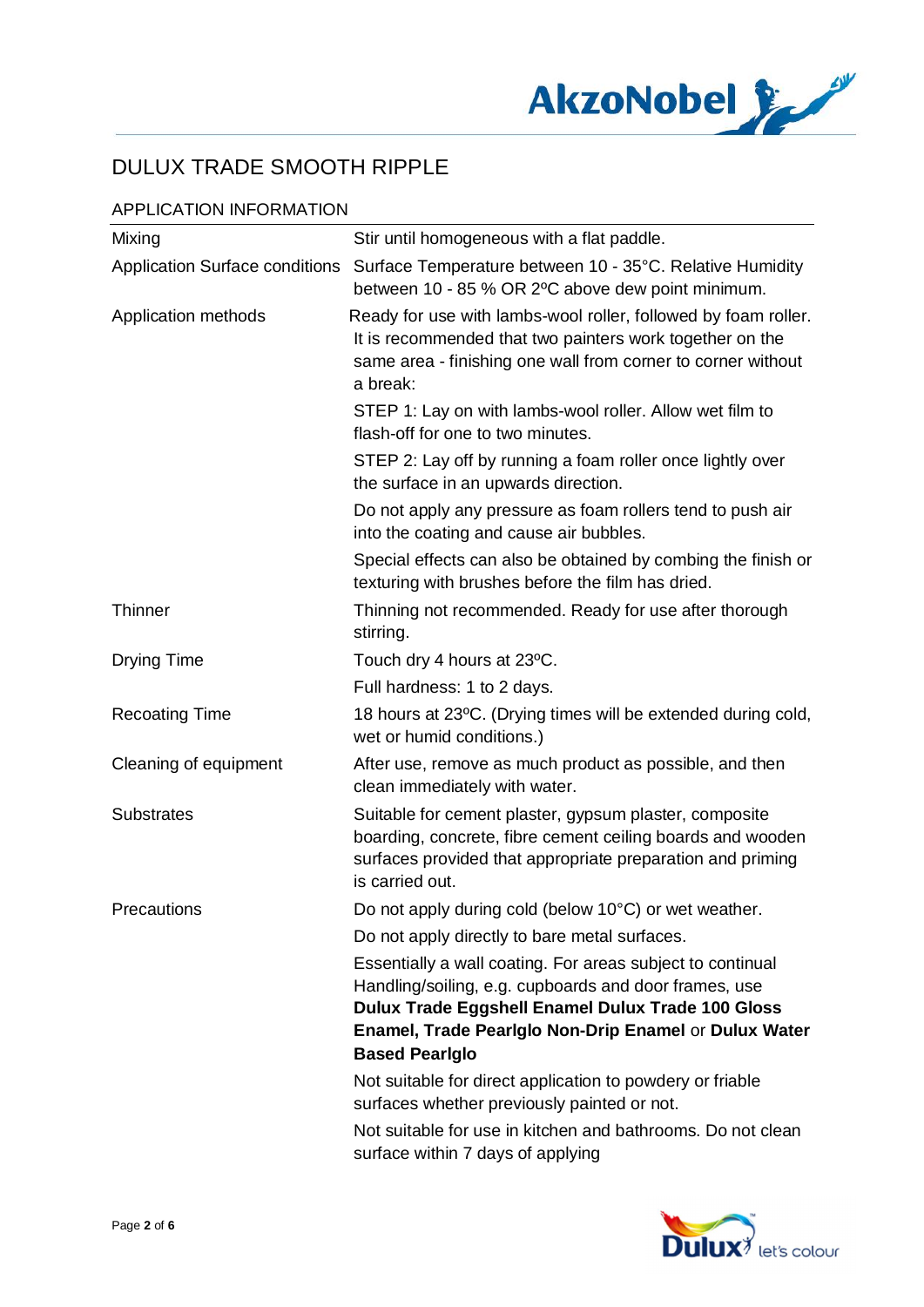

#### APPLICATION INFORMATION

| <b>Coats Required</b> | One coat is usually sufficient to achieve continuous closed<br>film and solid colour.                                                                          |
|-----------------------|----------------------------------------------------------------------------------------------------------------------------------------------------------------|
|                       | Dulux Trade Glaze Coat: Dulux Trade Smooth Ripple can<br>be over- coated with a clear sealer (Dulux Trade Glaze<br>Coat) to impart a glossy appearance.        |
|                       | For a tinted colour finish, overcoat with appropriate water-<br>based decorative paint. Apply two to three coats to achieve<br>a closed film and solid colour. |

#### SURFACE PREPARATION

Plaster sand should comply with SABS 1090 requirements. Plaster mix must be applied at a minimum thickness of 10mm, curing to a hard and sound finish, free of soft and friable material. MPA strength must comply with SABS 0164-1 (10MPA=2, 6:1 and 5MPA=4:1).

Ensure that surfaces are sound and free from dust, oil, grease, dirt, and debris. Surfaces must be thoroughly dry - no more than 12% moisture content.

#### NEW SURFACES

#### **Cement Plaster (non-friable) and Fibre Cement**

- Fresh cement plaster should be allowed 1 week drying for every 5mm thickness; and longer in cold or damp weather.
- Spot-prime metal strips and nail heads with the appropriate metal primer.
- For very absorbent surfaces more than one coat **Dulux Trade Alkali Resistant Primer** or **Dulux Trade Plaster Primer** or **Dulux Plaster Primer** could be required to achieve correct binding and sealing properties.

#### **Composite Boarding**

- Spot-prime metal strips and nail heads with the appropriate metal primer.
- For very absorbent surfaces more than one coat **Dulux Trade Alkali Resistant Primer** or **Dulux Plaster Primer** could be required to achieve correct binding and sealing properties.

#### **Gypsum Plaster (non-friable)**

- Ensure the gypsum plaster is sound and non-friable and cured as per the manufactured of the gypsum plaster specifications.
- Apply one coat **Dulux Trade Alkali Resistant Primer** or **Dulux Plaster Primer.** Very absorbent gypsum plaster could require more primer coats to achieve correct binding and sealing properties.

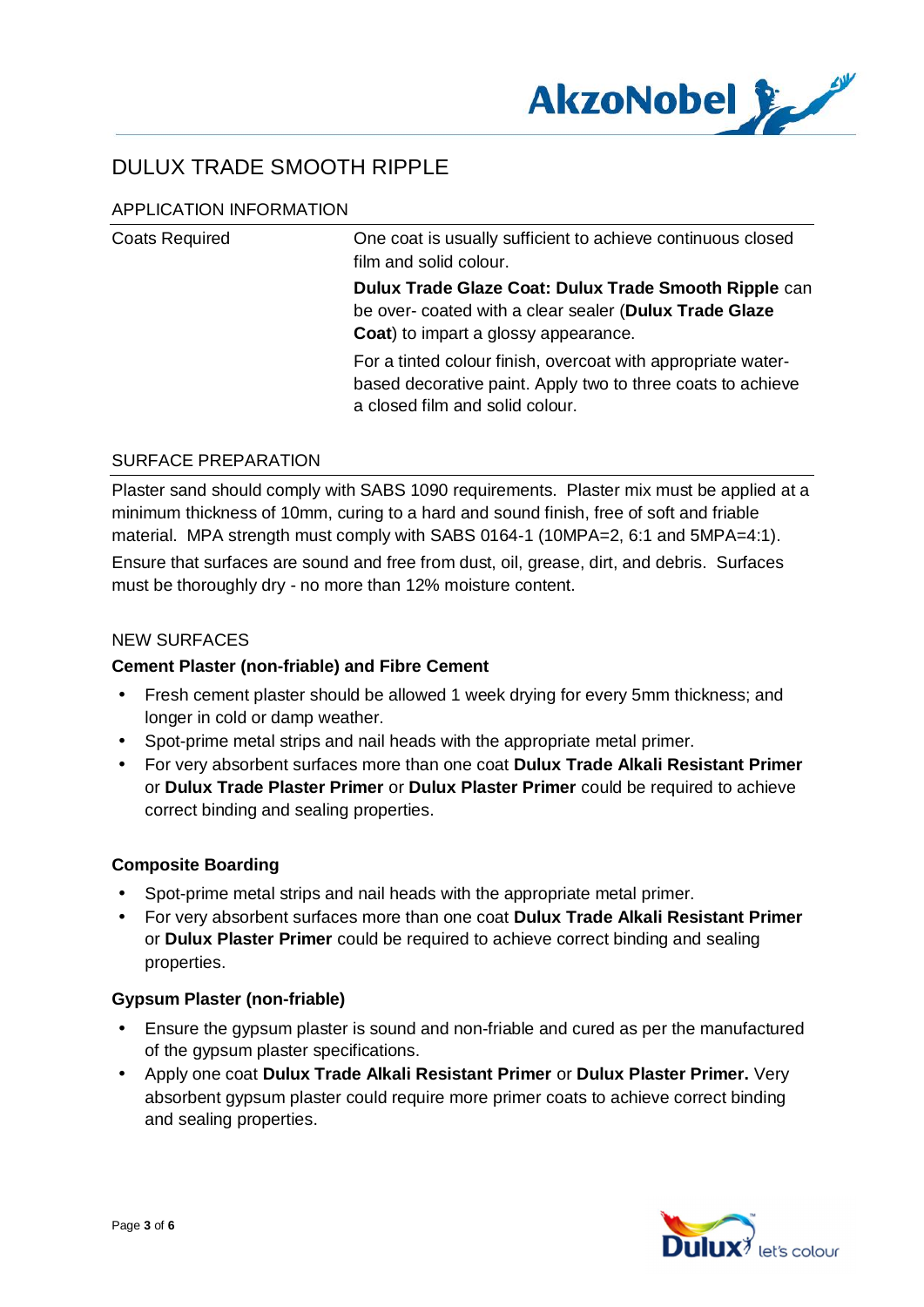

## SURFACE PREPARATION

#### NEW SURFACES

#### **Concrete**

- Ensure that concrete is fully cured and sound. Remove any uncured cement, grease, and mould release agents by high-pressure water blast, or wash with a strong solution of **Dulux Pre-Paint Sugar Soap**. Rinse off thoroughly with clean water and allow drying.
- For best paint system performance prime with one full coat **Dulux Trade Alkali Resistant Primer** or **Dulux Trade Plaster Primer** or **Dulux Plaster Primer.**

#### **Wooden Surfaces**

- Timber treated with borer- or fire retardant may cause slow drying (consult supplier).
- Treat knots in timber with Knotting Agent. t.
- Spot prime nail heads with **Dulux Trade Steel Primer** or **Dulux Steel Primer**.
- Special attention must be given to painting the end grain to avoid moisture penetration apply a second coat after 10 - 20 minutes.
- Prime with one coat **Dulux Wood Primer**. Two coats may be required for very absorbent wood. Alternatively, timber surfaces can be primed with **Dulux Supergrip** to support a water based paint system.
- For best paint system performance follow **Dulux Wood Primer** with **Dulux Trade** ä, **Universal Undercoat** or **Dulux Universal Undercoat** before applying the selected finishing coat.

## PREVIOUSLY PAINTED SURFACES

#### **Good Condition, not powdery**

- Remove any loose and flaking paint back to a sound substrate and firm edges by scraping and sanding.
- Clean surfaces with **Dulux Pre-Paint Sugar Soap** /water solution to remove all surface contaminates and chalky residue, rinse with clean water to remove all traces of the **Dulux Pre-Paint Sugar Soap** treatment and allow drying out. For exterior application high pressure water jet cleaning can be used as an alternative to the **Dulux Pre-Paint Sugar Soap** treatment.
- Spot prime bare exposed substrates with appropriate primer.
- Enamel surfaces need to be sanded to a matt finish to aid adhesion before commencing with the **Dulux Pre-Paint Sugar Soap** /water solution treatment. Apply a coat of **Dulux Trade Universal Undercoat** or **Dulux Universal Undercoat.**

## **Old Paint in Poor Condition**

- Completely remove all loose and flaking paint.
- Remove oil, grease dirt or any other contaminants with **Dulux Pre-Paint Sugar Soap**/water solution and allow drying.

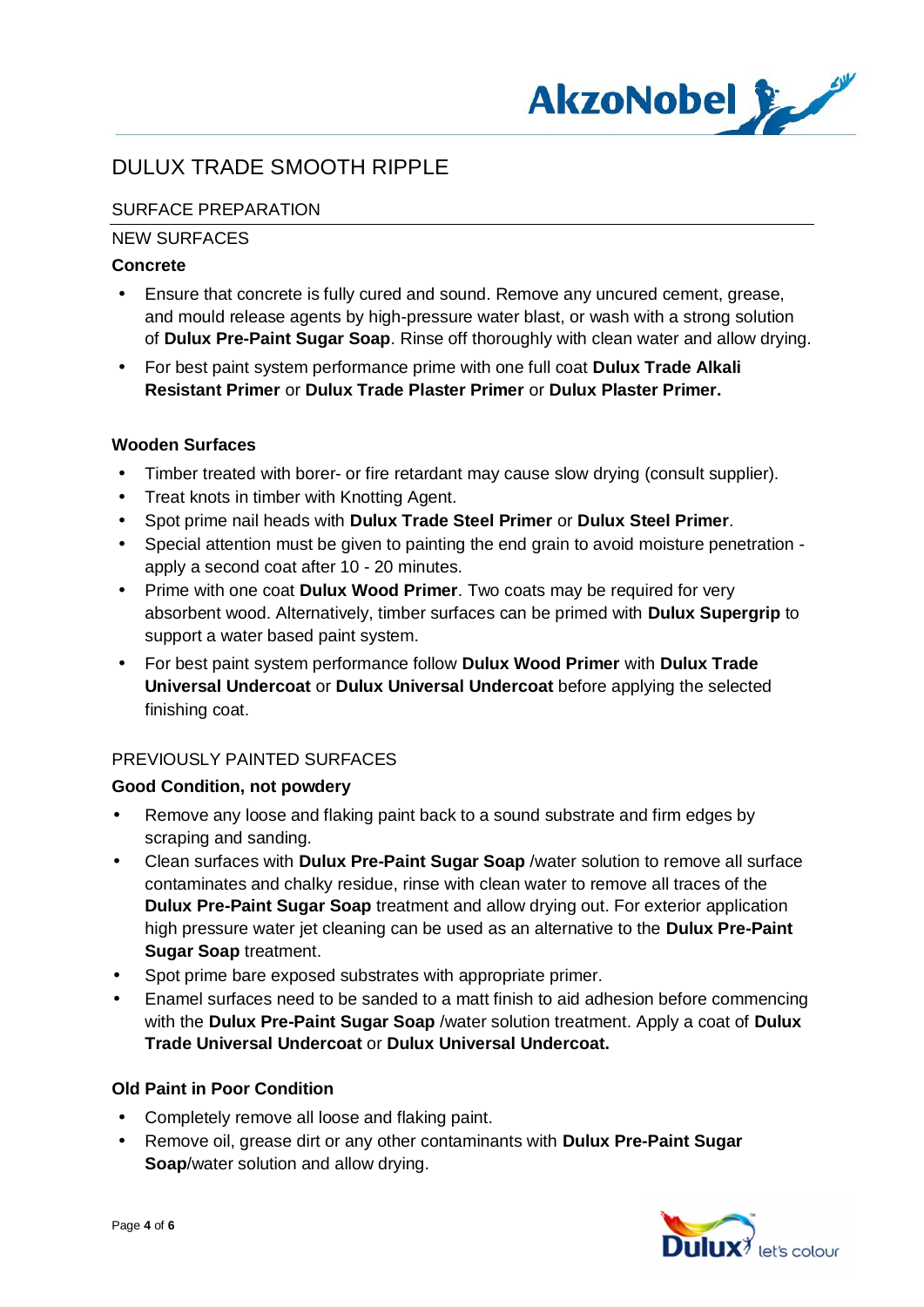

## SURFACE PREPARATION

## PREVIOUSLY PAINTED SURFACES

#### **Old Paint in Poor Condition - Continue**

- Friable surfaces must be removed and repaired.
- Mould instructions. To kill lichen and algae growth, scrub with one of the following solutions: either 4:1 water/chlorine, or 4:1 water/sodium hypochlorite. Ensure that the areas are completely saturated, and allow the solution to react for a minimum of 4 hours. Rinse the complete wall surface thoroughly with clean water and allow drying.
- Prime all exposed areas with appropriate primer as for new surfaces.
- Chalked surfaces must be thoroughly brushed or prepared with high pressure water cleaning. NOTE: While this product can be used for sealing exterior chalked or slightly friable surfaces, it will not penetrate thick layers of powdery material. **Dulux Trade Bonding Liquid** or **Dulux Bonding Liquid**, which is un-pigmented, is preferred.

## FILLING

Fill all imperfections with the appropriate **Dulux Pre-Paint Filler** and spot prime filled areas with **Dulux Trade Alkali Resistant Primer** once the crack filler has dried properly. Failure to do this will result in uneven sheen levels between the repaired and normal areas.

#### HEALTH AND SAFETY INFORMATION

This product contains no added lead. Avoid contact with skin or eyes. Keep out of reach of children. If accidently swallowed, seek medical advice immediately and show this container to the doctor. Dry sanding, flame cutting and/or welding of the dry paint film will give rise to dust and/or hazardous fumes. Wet sanding should be used wherever possible.

If exposure cannot be avoided by the provision of local exhaust ventilation, suitable respiratory protective equipment should be used. Do not empty into drains or watercourses.

Ensure good ventilation during application and drying. It is recommended to use suitable protective clothing and equipment. To avoid the risk of spillage, always store and transport containers in a secure upright position. Refer to Material Safety Data Sheet for complete information.